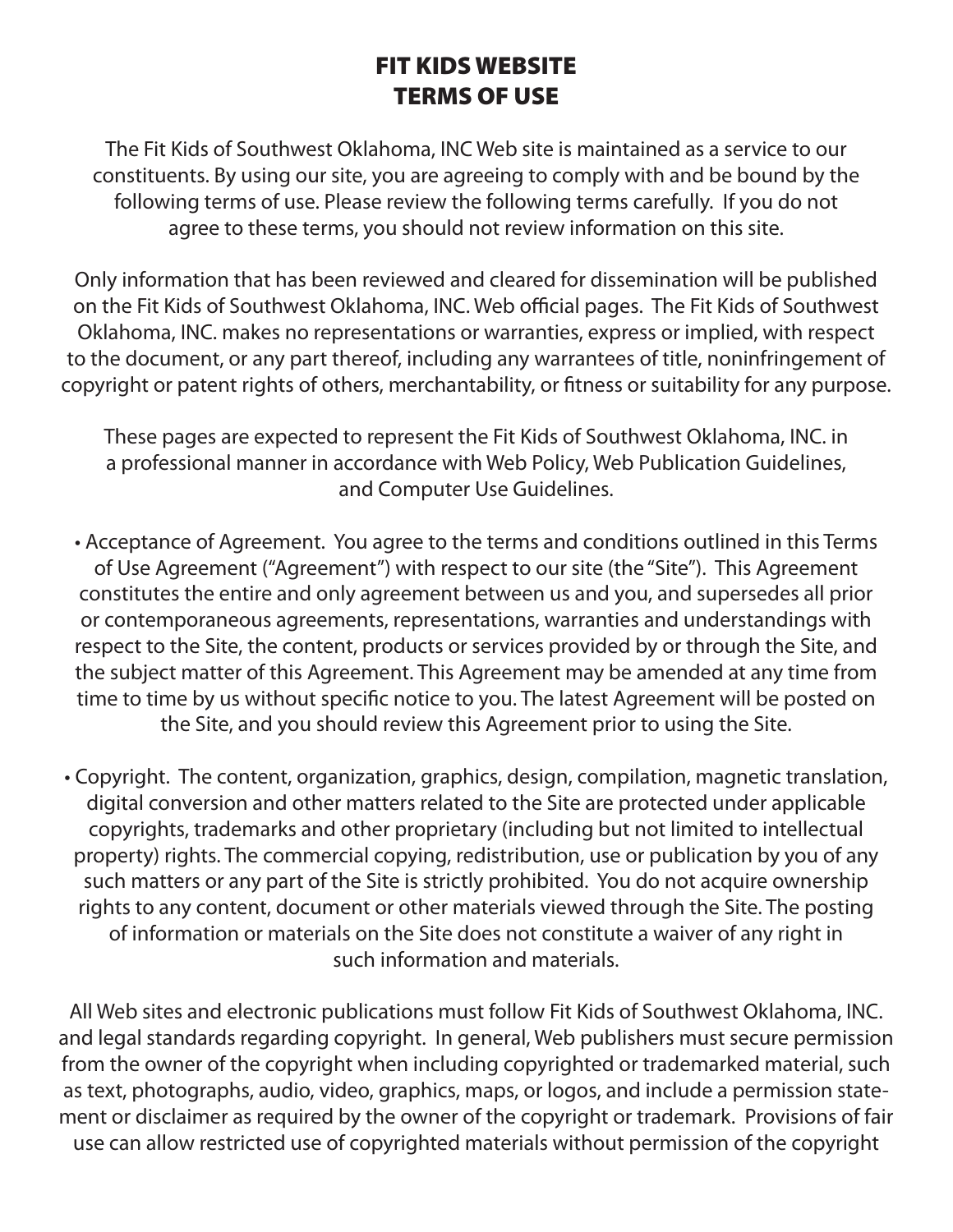holder. The TEACH Act provides some extensions of fair use for distance education. For more information on copyright, see the U.S. Copyright Office Web site at www.copyright.gov.

• Trademarks. Any mark, logo, symbol, nickname, letter(s), word(s) or combination of these that can be associated with the Fit Kids of Southwest Oklahoma, INC. qualifies as a trademark. Other product and company names mentioned on the Site may be trademarks of their respective owners.

• Information on Site. The Site contains information that pertains to the Fit Kids of Southwest Oklahoma, INC.. We cannot and do not warrant that the information on the site is absolutely current, although every effort is made to ensure that it is kept as current as possible. Individual Web sites have modification dates that can be used as guides to the timeliness of the data; however, we cannot warrant that no changes have been made to the source information since that date. Similarly, we cannot and do not warrant the accuracy of these documents beyond the source documents, although we do make every attempt to work from authoritative sources.

• Responsibility for Content. Directors, budget unit heads, or respective designees of these Fit Kids of Southwest Oklahoma, INC. are responsible for reviewing, clearing, and maintaining information posted on their sites. The site developer is ultimately responsible for page information. Information on the Fit Kids of Southwest Oklahoma, INC. Web must be both accurate and current, and represent the Fit Kids of Southwest Oklahoma, INC. in a professional manner. The Fit Kids of Southwest Oklahoma, INC. Web developers are responsible for following policies and local, state, and federal laws.

• Editing, Deleting and Modification. We reserve the right in our sole discretion to edit or delete any documents, information or other content appearing on the Site.

• Indemnification. You agree to indemnify, defend and hold Fit Kids of Southwest Oklahoma, INC., and our partners, officers, directors, attorneys, staff, employees and affiliates (collectively, "Affiliated Parties") harmless from any liability, loss, claim and expense, including reasonable attorneys' fees, related to your violation of this Agreement or use of the Site.

• Nontransferable. Your right to use the Site is not transferable. Any password or right given to you to obtain information or documents is not transferable.

• Disclaimer and Limits. THE INFORMATION FROM OR THROUGH THE SITE IS PROVIDED "AS IS," "AS AVAILABLE," AND ALL WARRANTIES, EXPRESS OR IMPLIED, ARE DISCLAIMED (INCLUDING, BUT NOT LIMITED TO, THE DISCLAIMER OF ANY IMPLIED WARRANTIES OF MERCHANTABILITY AND FITNESS FOR A PARTICULAR PURPOSE). THE INFORMATION AND SERVICES MAY CONTAIN BUGS, ERRORS, PROBLEMS OR OTHER LIMITATIONS. WE AND OUR AFFILIATED PARTIES HAVE NO LIABILITY WHATSOEVER FOR YOUR USE OF ANY INFORMATION OR SERVICE. IN PARTICU-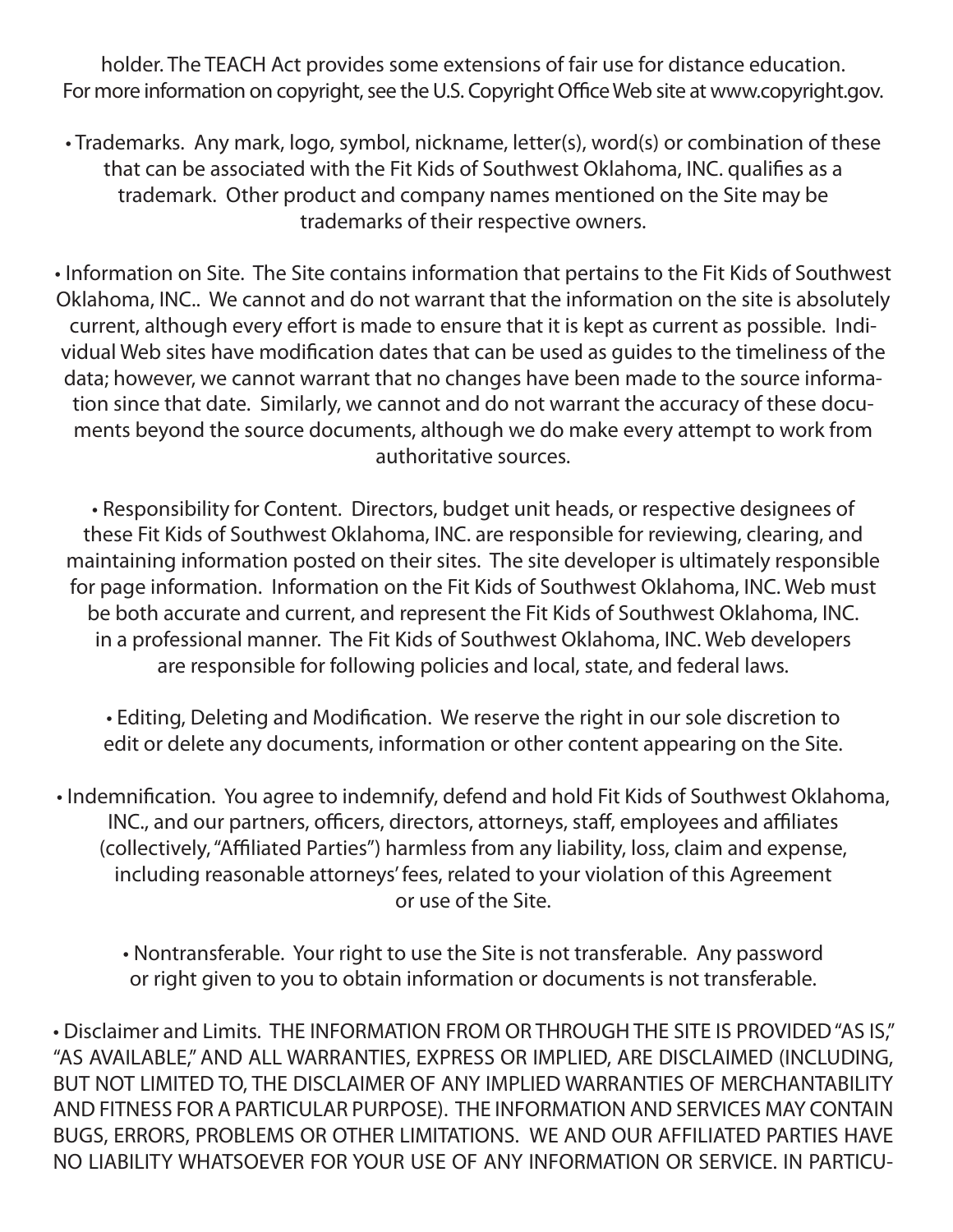LAR, BUT NOT AS A LIMITATION THEREOF. WE AND OUR AFFILIATED PARTIES ARE NOT LIABLE FOR ANY INDIRECT, SPECIAL, INCIDENTAL OR CONSEQUENTIAL DAMAGES (INCLUDING DAM-AGES FOR LOSS OF BUSINESS, LOSS OF PROFITS, LITIGATION, OR THE LIKE), WHETHER BASED ON BREACH OF CONTRACT, BREACH OF WARRANTY, TORT (INCLUDING NEGLIGENCE), PROD-UCT LIABILITY OR OTHERWISE, EVEN IF ADVISED OF THE POSSIBILITY OF SUCH DAMAGES. THE NEGATION OF DAMAGES SET FORTH ABOVE IS A FUNDAMENTAL ELEMENT OF THE BASIS OF THE BARGAIN BETWEEN US AND YOU. THIS SITE AND THE INFORMATION WOULD NOT BE PROVIDED WITHOUT SUCH LIMITATIONS. NO ADVICE OR INFORMATION, WHETHER ORAL OR WRITTEN, OBTAINED BY YOU FROM US THROUGH THE SITE SHALL CREATE ANY WARRANTY, REPRESENTATION OR GUARANTEE NOT EXPRESSLY STATED IN THIS AGREEMENT.

ALL RESPONSIBILITY OR LIABILITY FOR ANY DAMAGES CAUSED BY VIRUSES CONTAINED WITH-IN THE ELECTRONIC FILE CONTAINING THE FORM OR DOCUMENT IS DISCLAIMED. WE WILL NOT BE LIABLE TO YOU FOR ANY INCIDENTAL, SPECIAL OR CONSEQUENTIAL DAMAGES OF ANY KIND THAT MAY RESULT FROM USE OF OR INABILITY TO USE OUR SITE. OUR MAXIMUM LIABILITY TO YOU UNDER ALL CIRCUMSTANCES WILL BE EQUAL TO THE PURCHASE PRICE YOU PAY FOR ANY GOODS, SERVICES OR INFORMATION.

• Use of Information. We reserve the right, and you authorize us, to use and assign all information regarding Site uses by you and all information provided by you in any manner consistent with our Privacy Policy.

• Third-Party Services. We allow access to or advertise third-party merchant sites ("Merchants") from which you may purchase certain goods or services. You understand that we do not operate or control the products or services offered by Merchants, whether or not they are direct employees of Fit Kids of Southwest Oklahoma, INC.. Merchants are responsible for all aspects of order processing, fulfillment, billing and customer service. We are not a party to the transactions entered into between you and Merchants. You agree that use of such Merchants is AT YOUR SOLE RISK AND IS WITHOUT WARRANTIES OF ANY KIND BY US, EXPRESSED, IMPLIED OR OTHERWISE INCLUDING WARRANTIES OF TITLE, FITNESS FOR PURPOSE, MERCHANTABILITY OR NONINFRINGEMENT. UNDER NO CIRCUMSTANCES ARE WE LIABLE FOR ANY DAMAGES ARISING FROM THE TRANSACTIONS BETWEEN YOU AND MERCHANTS OR FOR ANY INFORMATION APPEARING ON MERCHANT SITES OR ANY OTHER SITE LINKED TO OUR SITE.

• Third-Party Merchant Policies. All rules, policies (including privacy policies) and operating procedures of Merchants will apply to you while on such sites. We are not responsible for information provided by you to Merchants. We and the Merchants are independent contractors and neither party has authority to make any representations or commitments on behalf of the other.

> • Privacy Policy. Our Privacy Policy, as it may change from time to time, is a part of this Agreement.